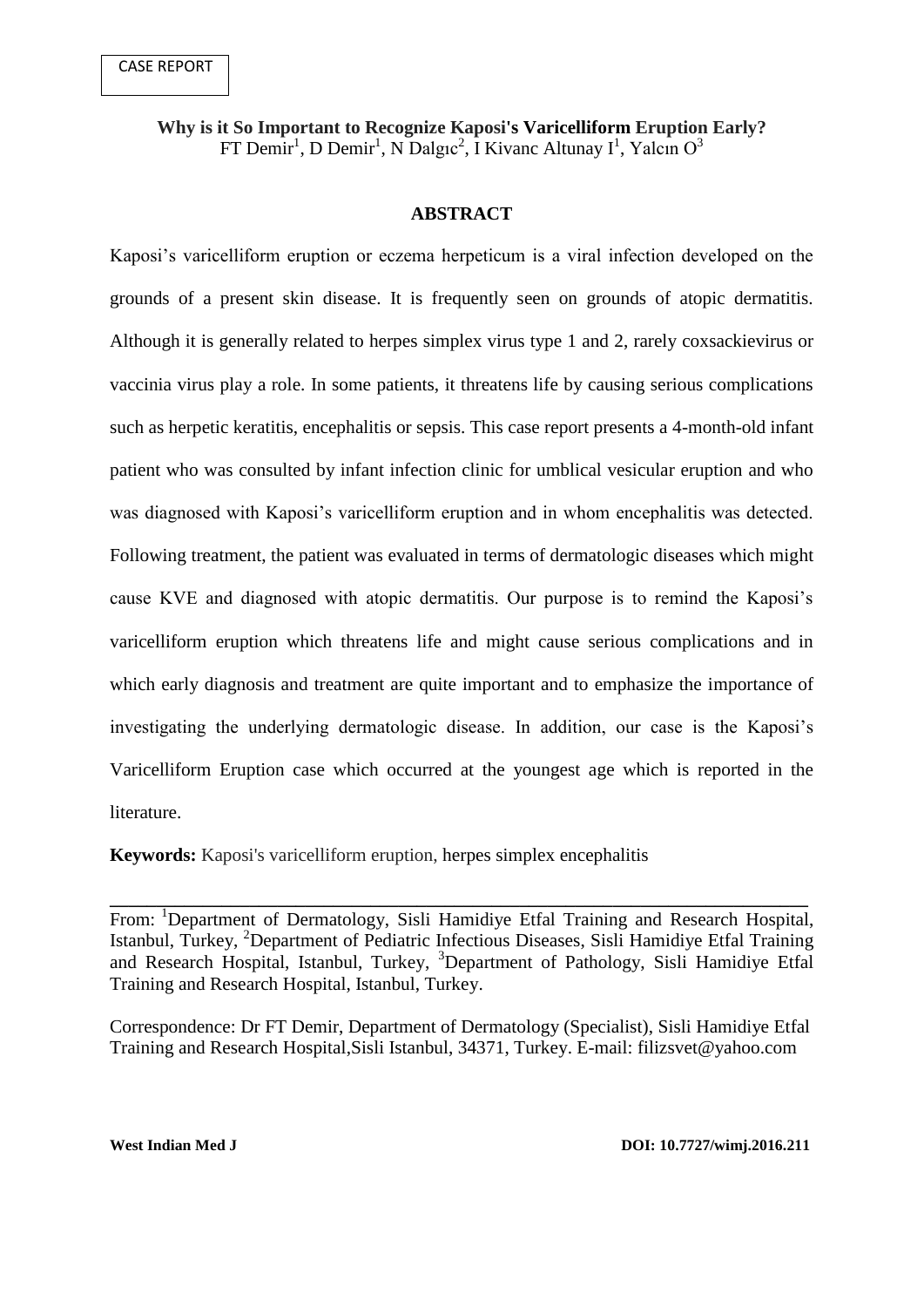# **INTRODUCTION**

A case of Kaposi's varicelliform eruption (KVE) in a patient who was complicated by encephalitis was reported, characterized by erythematous, partly haemorrhagic, umblical vesicular lesions on face and front side of the body. Herpes simplex virus type 1 (HSV-1) DNA in cerebrospinal fluid using PCR assay was detected and was diagnosed as herpes encephalitis. The acyclovir dosage was adjusted for pediatric dose for [HSV encephalitis.](http://www.drugs.com/dosage/acyclovir.html#Usual_Pediatric_Dose_for_Herpes_Simplex_Encephalitis) The diagnosis of atopic dermatitis was also made after the diagnoisis of Kaposi's varicelliform eruption, in terms of evaluating the underlying disease. Our aim is to remind that Kaposi's varicelliform eruptions is a life-threatening disease leading to fatal complications such as encephalitis and sepsis and to emphasize the importance of evaluation in terms of the underlying disease.

### **CASE REPORT**

A 4-month-old male infant patient was consulted by infant infection clinic for blisters on his face, inside his mouth and upper parts of his body. In his history, it was found out that eruption occurred one week ago along with complaints such as fever, unrest and reduced breastfeeding. In the background of the patient, it was found out that he was born mature following a pregnancy without complications with caesarean section weighing 4000 gr and no pathology was detected in postnatal period follow-up examinations. He had no previous history of another diagnosed dermatologic disease. The mother stated that the baby has no skin related problems other than pruritus and skin drying. In his family history investigation, his mother had allergic rhinitis and asthma history. In the physical examination of the patient: fever:  $38^{\circ}$ C, respiratory rate: 30, heart rate: 98 detected, there was servikal LAP and he was found to be prone to sleep. In his dermatologic examination, there were erythematous, partly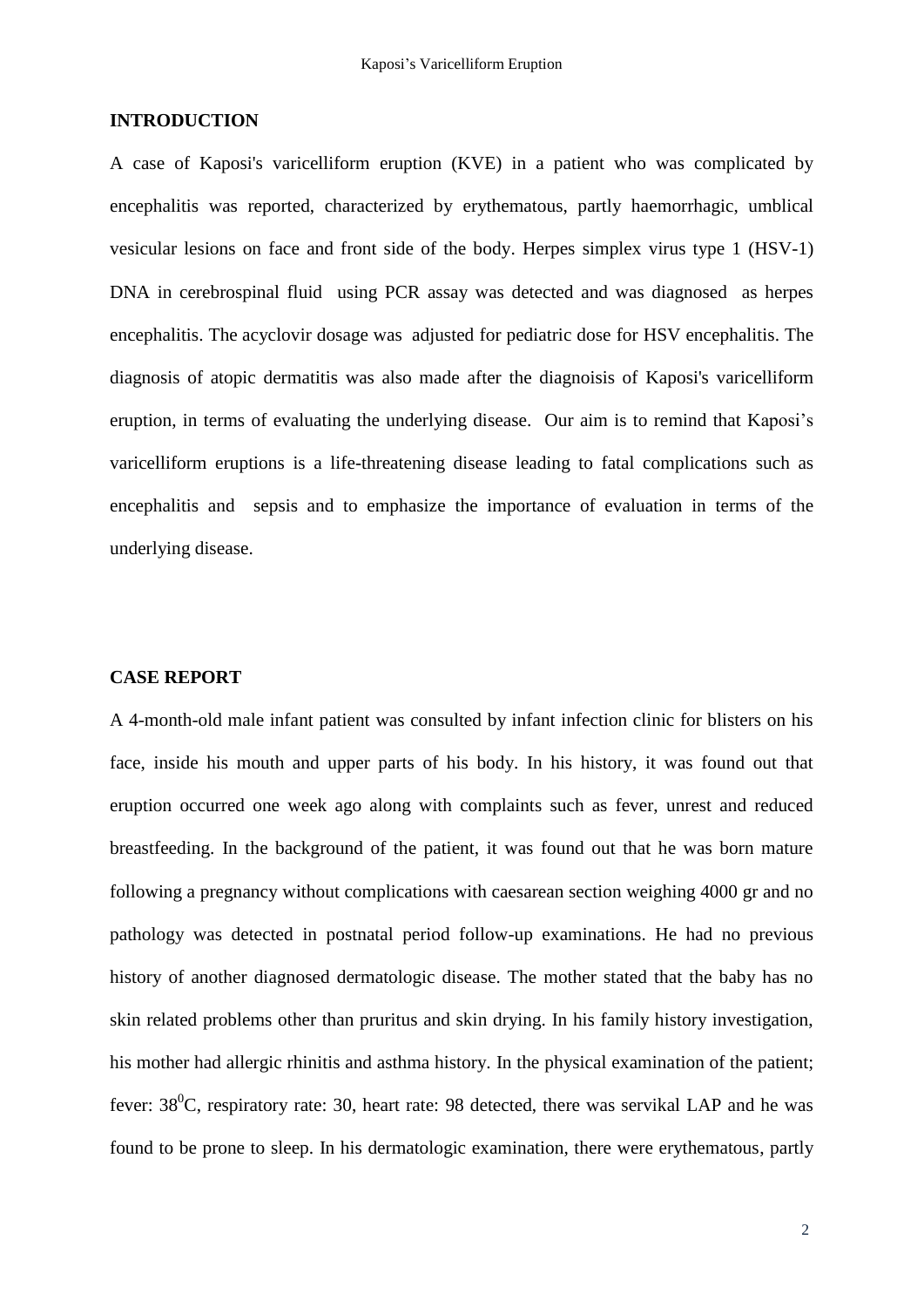haemorrhagic, umblical vesicular lesions which are most common on perioral area but localized on face, lips, both buccal mucosa and front side of the body and grouped especially on perioral area (Figure 1a and 1b). In Tzanck test conducted on lesions, multinuclear giant cells were detected along with achantosis. With these findings, the patient was diagnosed with Kaposi's Varicelliform Eruption. In laboratory examinations of the patient, leukocyte number was  $13.51/\text{mm}^3$ , AST: 64.4 and C reactive protein: 29. The patient, who had been considered to have encephalitis due to complaints such as reduced breastfeeding, tendency to sleep and unrest, was found out to have HSV-1 DNA in cerebrospinal fluid in PCR assay, he was diagnosed with herpes encephalitis. Intravenous (IV) acyclovir 3x10 mg/kg/day was administered for 21 days. Herpes encephalitis of the patient was healed without leaving any sequel and lesions regressed by leaving post-inflammatory hyperpigmentation (Figure 2). When the patient was evaluated in terms of dermatologic diseases which may cause KVE, it was detected that total IgE level was 956 IU/mL. Specific milk and egg lgE levels were high. The patient who was monitored together with infant allergy clinic was evaluated as atopic dermatitis.

### **DISCUSSION**

KVE was first defined by Moritz Kaposi in 1887 (1). Although it is frequently related to herpes simplex virus (HSV) type 1 and 2, it is an acute viral disease in which coxsackievirus or vaccinia virus are effective rarely (1). The most important risk factor in the occurrence of the disease is the impairment of the epidermal barrier (1). Although it is most frequently seen on the grounds of atopic dermatitis, it is correlated in literature with Darier's Disease, psoriasis, tinea cruris, allergic contactdermatitis, ichtyosis vulgaris, pemphigus vulgaris, pemphigus foliaceous, pityriasis rubra pilaris, Hailey-Hailey Disease, topical tacrolimus and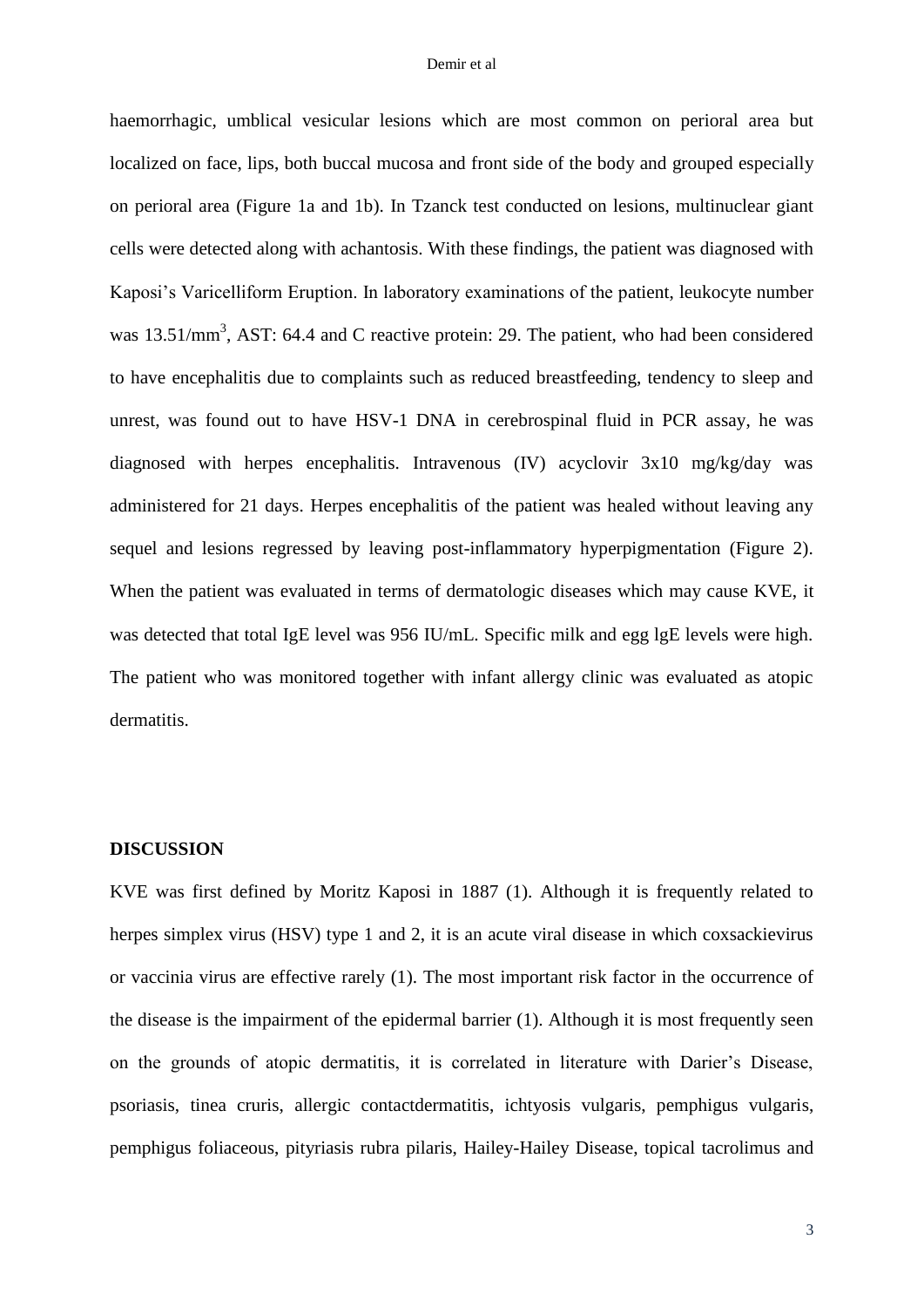pimecrolimus use (2,3). The virus is transmitted with contact with infected lesions or a latent infection in host (2). Following an incubation period of 5-19 days, ventricose or punched looking, ventricose vesiculospustules which might me haemorrhagic start to be seen on head and upper part of the body. Systemic symptoms such as fever, unrest, lack of appetite and vomiting might accompany. It rarely threatens life by causing serious complications such as herpetic keratitis, hepatitis, encephalitis, meningitis and sepsis. Mortality rate is reported as 6- 10% (4). Starting treatment within 24-48 hours reduces the development of complications (5). Tzanck test from skin ground or direct fluorescent antibody test in which viral culture made of fresh vesicular fluid, swab cultures taken from ulcerative lesions are used may be used in diagnosis in addition to clinical findings. In final diagnosis, the most reliable method is to produce virus in the sample taken from skin lesions (1). In our case, we applied Tzanck test to verify the diagnosis as it is a fast, economic and simple method.

The age of HSV infection is between 2 and 5 years of age (4). It is most frequently presented on children with skin and mucosa infections such as gingivostomatitis, herpes labialise, recurrentstomatitis and keratoconjunctivitis. Rare viremia and systemic organ and central nervous system involvement might be observed. It might cause systemic complications such as sepsis, hepatitis, encephalitis, meningitis. Incidence of encephalitis is 2.5-4 cases out of a million and it does not exhibit any gender and seasonal difference (6). It is generally developed in children and young adults depending on primary disease (7). It has a prodromal period of 2-3 days which starts with fever and headache. Later it might end up with psychotic behavioural disorders, epileptic seizures, hemiplegia, speech disorders, amnesia, stupor and coma (8). Mortality and neurological sequel development rate is reduced significantly with early treatment (9). While mortality rate is 70% in untreated cases, it is possible to have 92% success when early treatment is initiated (7).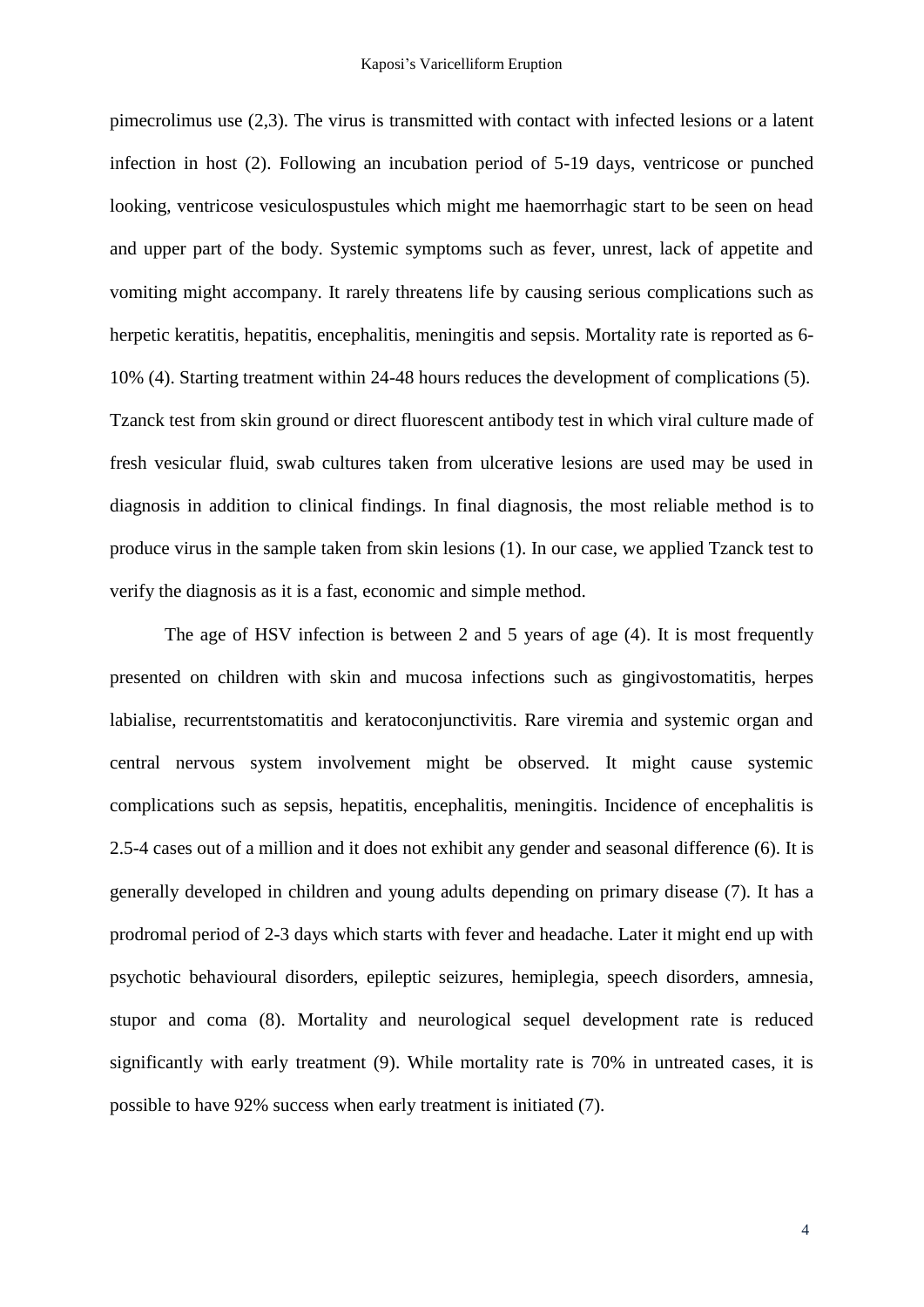#### Demir et al

KVE is generally seen between ages 10 and 30. Our case was a 4-month-old infant. In the literature, it is the youngest case diagnosed with KVE. Few cases were reported to develop herpes encephalitis. In order to prevent complications, the most important step in treatment is to start systemic antiviral treatment in the first days of infection (1, 10). It is necessary to increase treatment duration and dose in cases in which central nervous system involvement is observed.

As a conclusion, KVE is a disease which may cause serious complications such as blindness secondary to herpetic keratitis, encephalitis, sepsis and death, which is accompanied by an underlying dermatosis and responds to systemic antivirals well. To know the characteristic dermatologic manifestations of the disease is very important for early diagnosis. Early diagnosis is extremely important to start treatment early to prevent occurrence of fatal complications. It is also important to examine the patients for underlying dermatological diseases. In our case, atopic dermatitis diagnosis was made after KVE diagnosis.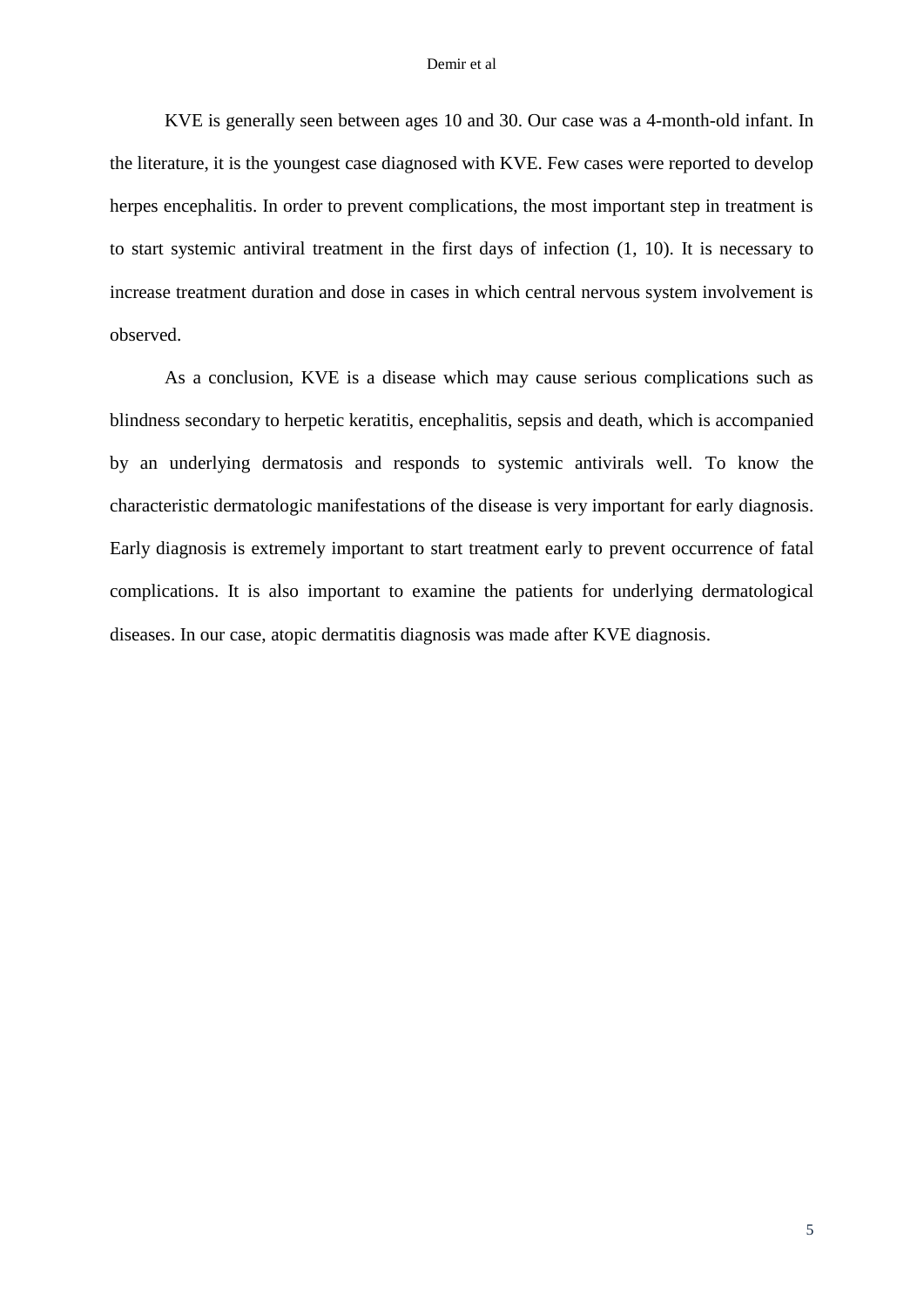# **REFERENCES**

- 1. Ugalde MG, López-Cepeda LD. Erupción variceliforme de Kaposi en un paciente adulto. Piel (Barc) 2012; **27**: 304–6.
- 2. Wollenberg A, Zoch C, Wetzel S, Plewing G, Przybilla B. Predisposing factors and clinical features of eczema herpeticum: a retrospective analysis of 100 cases. J Am Acad Dermatol 2003; 49: 198-205.
- 3. Mackley CL, Adams DR, Anderson B, Miller JJ. Eczema herpeticum: a dermatologic emergency. Dermatol Nurs 2002; 14: 307-10.
- 4. National Institute for Health and Clinical Excellence. Atopic eczema in children from birth up to the age of 12 years. NICE clinical guideline 57. London: NICE, 2007.
- 5. Kress DW. Pediatric dermatology emergencies. Curr Opin Pediatr 2011; 23: 403-6.
- 6. Tyler KL. Herpes simplex virus infections of the central nervous system: encephalitis and meningitis, including Mollaret\'s. Herpes 2004; 11: 57-64
- 7. Corey L. Herpes simplex virus. In: Mandell GL, Bennett JE, Dolin R, eds. Mandell, Douglas, and Bennett's Principles and Practice of Infectious Diseases. 6th ed. Philadelphia: Elsevier, 2005; 1762–80.
- 8. Topçu AW, Söyletir G, Doğanay M. İnfeksiyon Hastalıkları ve Mikrobiyolojisi. İstanbul: Nobel Tıp Kitapevleri, 2002; 1092–1023.
- 9. Alp E, Yıldız O, Gökahmetoğlu S, Coşkun R, Köşklü A, Aygen B. Herpes ensefalitinin erken tanısında moleküler ve görüntüleme yöntemlerinin önemi: bir olgu sunumu. Flora 2005; 10 (3): 145–7.
- 10. Marques A R, Straus: Herpes simplex. Fitzpatrick's dermatology in general medicine. Ed. Wolff K, Goldsmith L A, Katz S I, Gilchrest B A, Paller A S, Leffell D J. 7th edition. United States of America, Mc Graw Hill medical, 2008;1877-83.